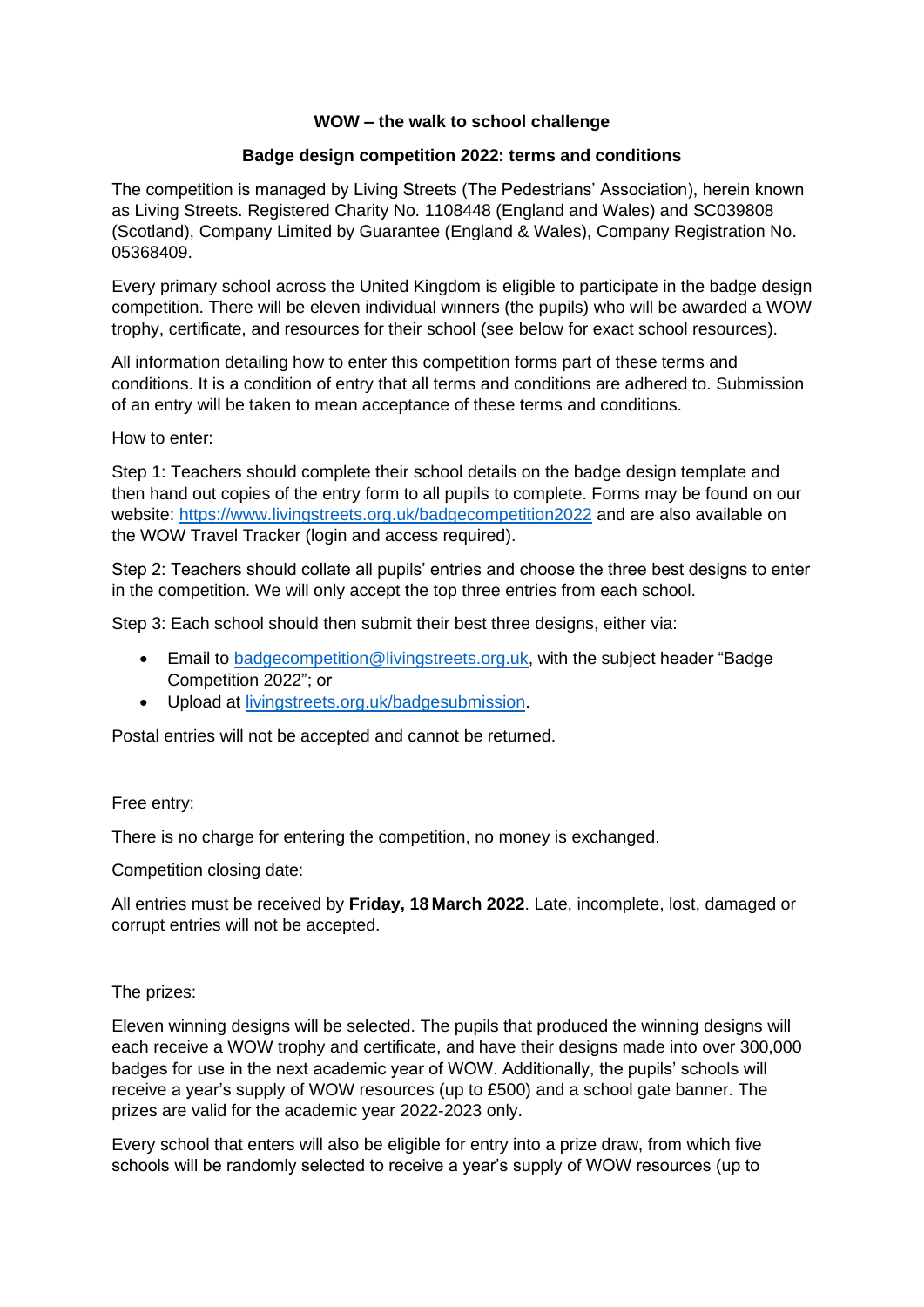£500). The prize draw will take place after the eleven winning designs have been selected. The eleven schools already due to receive prizes will be excluded from the prize draw.

Living Streets Project Funded Schools – Prizes

As an existing WOW school, taking part via direct funding from Living Streets, winning schools will receive one Living Streets WOW goody bag\*, which includes:

- One WOW trophy for the winning pupil
- One certificate for the wining pupil
- One WOW school gate banner
- 30 Strider badges
- £10 book token for the winning pupil
- A gate event or assembly to be confirmed by your Living Streets contact
- A bespoke press release prepared by Living Streets, to be released to coincide with the WOW badge month the winning design relates to.

\*Value of resources £86.30 (excluding assembly time and press release).

### Runners-up

Eleven designs will be selected as highly commended and each will receive a runners-up trophy.

The prizes described are available at the date of publication. All prizes are non-transferable and cannot be exchanged or changed. There are no cash alternatives.

Events may occur that render the competition itself or the awarding of the prize impossible due to reasons beyond the control of Living Streets and accordingly Living Streets may at its absolute discretion vary or amend the promotion. The entrant agrees that no liability shall attach to the promoter as a result thereof.

### Entry restrictions:

Every primary school in the whole of the United Kingdom is eligible to enter, regardless of whether they already participate in Living Streets' WOW – the walk to school challenge, or not.

If the judges consider that no school merits the award of a prize, the prize will not be awarded. The competition is not open to employees or volunteers of Living Streets, their families, or anyone else directly associated with the competition.

Only complete competition entries will be valid for judging purposes. Only one entry will be accepted per pupil. Entries should be original designs and not breach any copyright law.

Entry conditions:

Living Streets has the right to use content for promotional purposes for the duration of three years.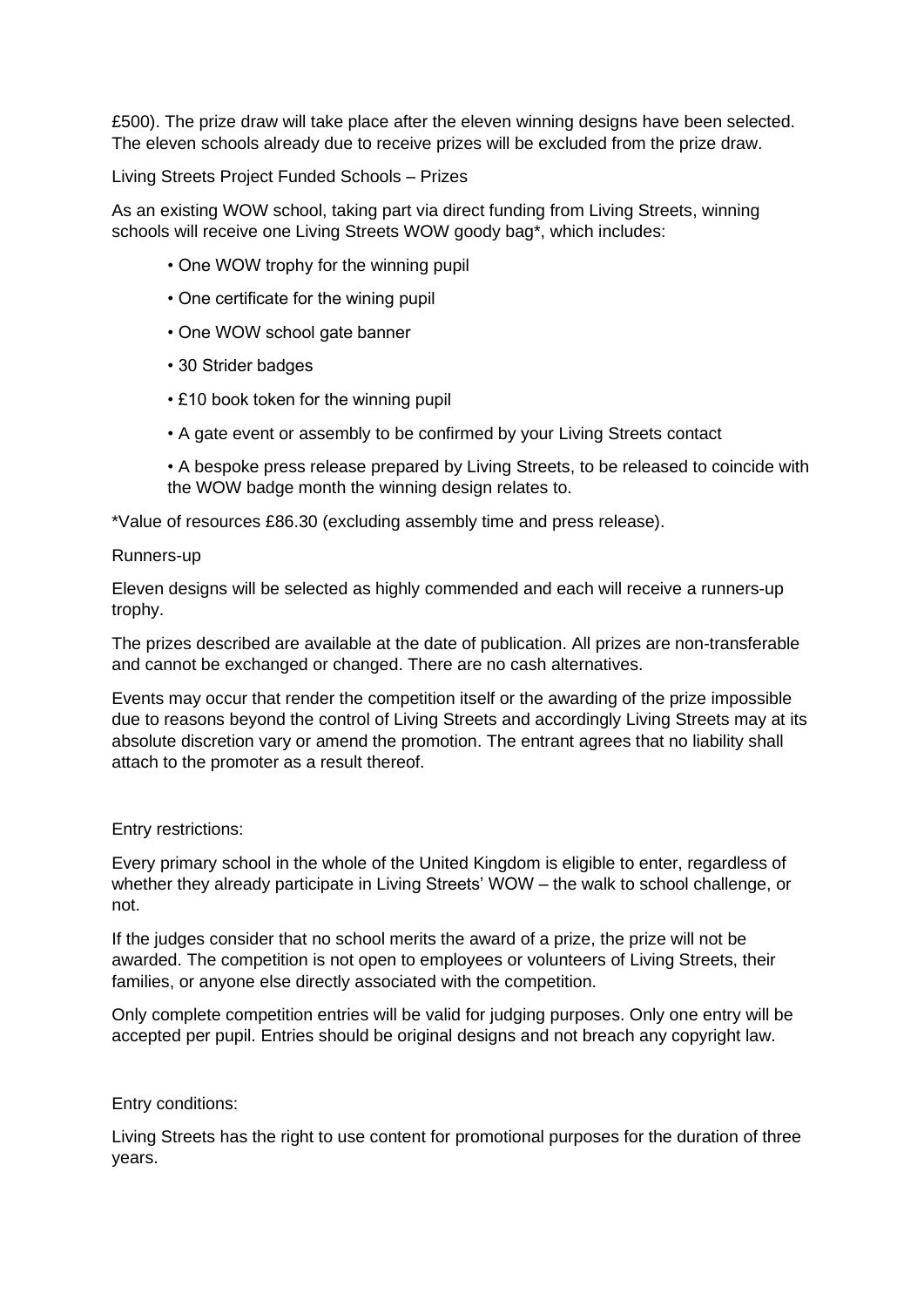Living Streets has the right to display/publish content by means of the Living Streets' website, social media channels, print and press.

Living Streets has the right to contact the winner to discuss further use of the submission for the duration of three years.

Only complete competition entries will be valid for judging purposes and any material sent in as part of a competition entry cannot be returned to the entrant.

By entering you are confirming that you are not submitting any offensive content. Should it be deemed as inappropriate your entry will be removed from the competition.

The designs should be no larger than the templates provided and should not include any photographic images or representations of people. Designs should be hand drawn only.

#### Judging criteria:

The designs will be judged on creativity in line with the theme "Walk Through Time" and the suitability of designs to be made into badges for manufacture.

Independence of the judging:

The winning submissions will be selected by a panel of judges from Living Streets. Judging will be independently supervised and judges will have no personal connection with any of the participating schools. The decision of the judges is final and no correspondence will be entered into regarding their decision.

### Winner notification:

The winner will be notified by email, post or telephone within two months of the deadline for entries (18 March 2022). If the winner cannot be contacted or is not available or does not want the prize, the judges reserve the right to select another winner from the eligible entries that were received before the closing date.

Promoter's name and address:

Living Streets Registered office: America House, 2 America Square, London, EC3N 2LU

Company Chief Executive: Stephen Edwards.

### Retention of terms and conditions:

The competition terms and conditions are available on request by calling Living Streets on 0207 7377 4900 or on our website. Should the terms and conditions be amended, these avenues will be updated for entrants' review. If printed, this is not a controlled document.

All information detailing how to enter this competition forms part of these terms and conditions. It is a condition of entry that all terms and conditions are adhered to. Submission of an entry will be taken to mean acceptance of these terms and conditions.